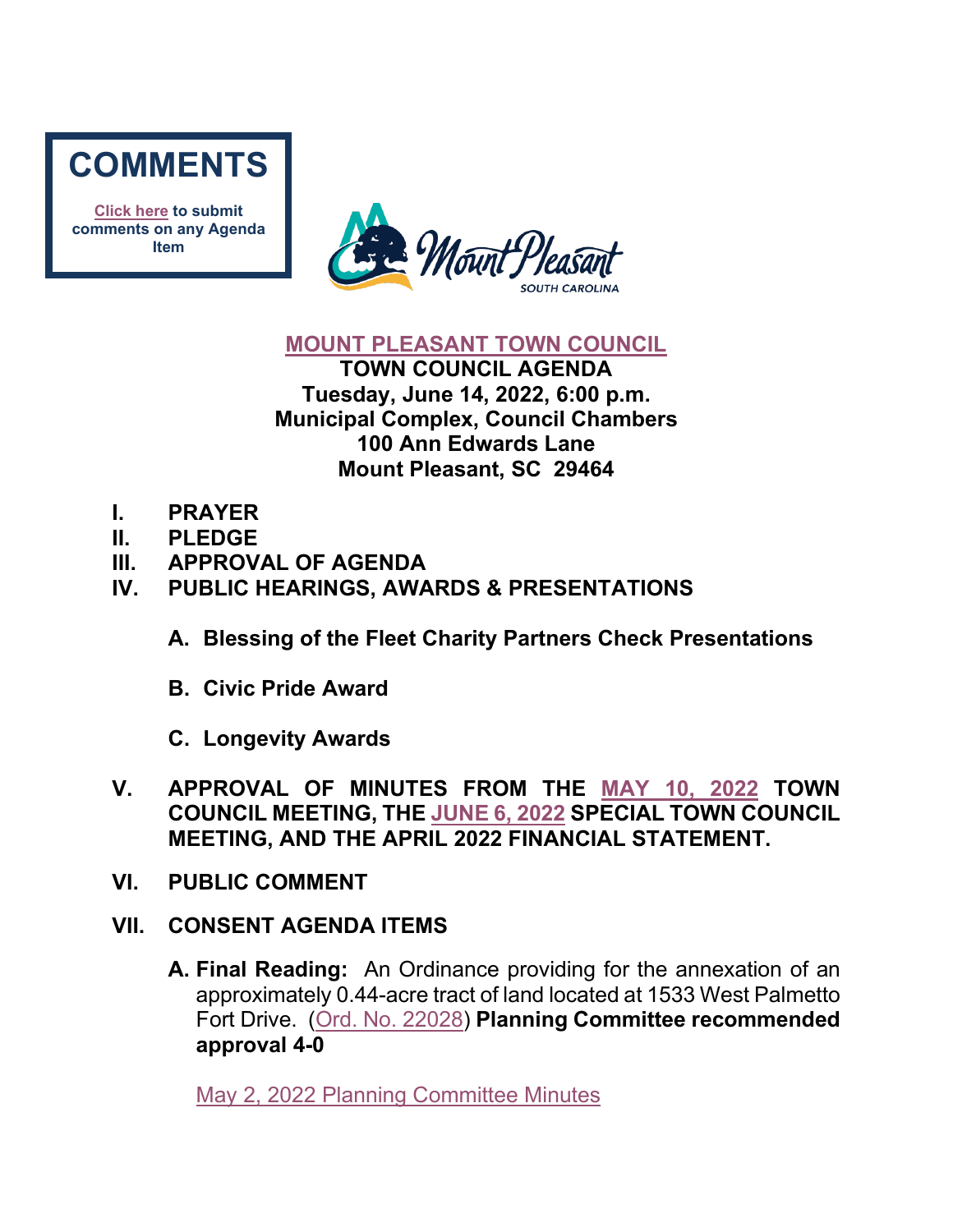**B. Final Reading:** An Ordinance providing for the annexation of an approximately 0.67-acre tract of land located at 1545 North Lakeshore Drive. [\(Ord. No. 22029\)](https://www.tompsc.com/DocumentCenter/View/41653/Ord-No-22029) **Planning Committee recommended approval 4-0** 

[May 2, 2022 Planning Committee Minutes](https://www.tompsc.com/AgendaCenter/ViewFile/Minutes/_05022022-1210)

**C. Final Reading:** An Ordinance providing for the annexation of an approximately 0.61-acre tract of land located at 1549 North Lakeshore Drive. [\(Ord. No. 22030\)](https://www.tompsc.com/DocumentCenter/View/41654/Ord-No-22030) **Planning Committee recommended approval 4-0** 

[May 2, 2022 Planning Committee Minutes](https://www.tompsc.com/AgendaCenter/ViewFile/Minutes/_05022022-1210)

**D. Final Reading:** An Ordinance providing for the annexation of an approximately 0.44-acre tract of land located at 2309 Ruffin Road. [\(Ord. No. 22031\)](https://www.tompsc.com/DocumentCenter/View/41655/Ord-No-22031) **Planning Committee recommended approval 4-0** 

[May 2, 2022 Planning Committee Minutes](https://www.tompsc.com/AgendaCenter/ViewFile/Minutes/_05022022-1210)

**E. Final Reading:** An Ordinance to rezone from R-1, Low Density Residential District, to R-2, Low Density Residential District, an approximately 0.35-acre tract of land located at 653 Bank Street, identified by TMS No. 532-06-00-198. [\(Ord. No. 22032\)](https://www.tompsc.com/DocumentCenter/View/41656/Ord-No-22032) **Planning Commission recommended approval 8-0**; **Planning Committee recommended denial 4-0** 

[April 20, 2022 Planning Commission Minutes](https://www.tompsc.com/AgendaCenter/ViewFile/Minutes/_04202022-1188) [May 2, 2022 Planning Committee Minutes](https://www.tompsc.com/AgendaCenter/ViewFile/Minutes/_05022022-1210)

**F. Final Reading:** An Ordinance to rezone from R-1, Low Density Residential District, to RC-2, Rural Conservation-2 District, an approximately 2.50-acre tract of land located at 1498 Old Rosebud Trail identified by TMS No. 615-00-00-311. [\(Ord. No. 22033\)](https://www.tompsc.com/DocumentCenter/View/41657/Ord-No-22033) **Planning Commission recommended approval 8-0**; **Planning Committee recommended approval 4-0** 

[April 20, 2022 Planning Commission Minutes](https://www.tompsc.com/AgendaCenter/ViewFile/Minutes/_04202022-1188) [May 2, 2022 Planning Committee Minutes](https://www.tompsc.com/AgendaCenter/ViewFile/Minutes/_05022022-1210)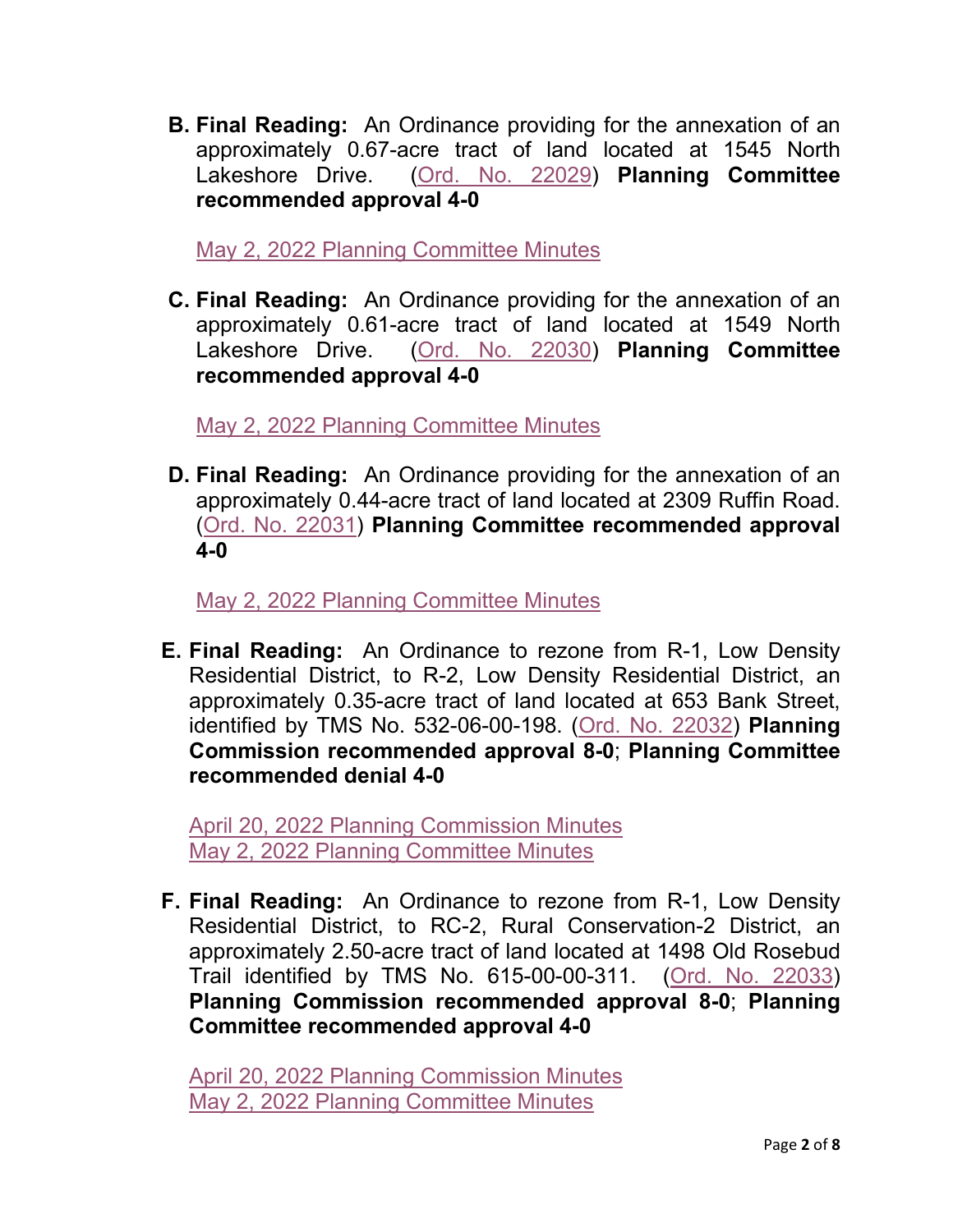#### **VIII. PLANNING**

### **A. NEW BUSINESS**

1. **First Reading:** An Ordinance providing for the annexation of an approximately 0.43 acre tract of land located at 891 Long Point Road. [\(Ord. No. 22035\)](https://www.tompsc.com/DocumentCenter/View/41965/Ord-No-22035) **Planning Committee recommended approval 4-0** 

[June 6, 2022 Planning Committee Minutes](https://www.tompsc.com/AgendaCenter/ViewFile/Minutes/_06062022-1231)

2. **First Reading:** An Ordinance to rezone from PD, Planned Development District, to PI-1, Public Institutional-1 District, six Mount Pleasant Waterworks Pump Stations. Properties identified as follows: Pump Station 31 located at 2904 Tradewind Drive, Pump Station 90 located at 720 Belle Hall Parkway, Pump Station 103 located at 3148 Pignatelli Crescent, Pump Station 104 located at 2999 Pignatelli Crescent, Pump Station 110 located at 2242 Stones Throw Lane, and Pump Station 129 located at 3500 Bessemer Road. [\(Ord. No. 22036\)](https://www.tompsc.com/DocumentCenter/View/41971/Ord-No-22036) **Planning Commission recommended approval. Planning Committee recommended approval 4-0**

[May 18, 2022 Planning Commission Minutes](https://www.tompsc.com/AgendaCenter/ViewFile/Minutes/_05182022-1214) [June 6, 2022 Planning Committee Minutes](https://www.tompsc.com/AgendaCenter/ViewFile/Minutes/_06062022-1231)

3. **First Reading:** An Ordinance to rezone from NC, Neighborhood Commercial District, to R-4, Medium Density Residential District an approximately 0.13-acre tract of land located at 110 Pitt Street identified by TMS No. 532-01-00-088. Property is to remain in the OV-HD, Old Village Historic District. [\(Ord. No. 22037\)](https://www.tompsc.com/DocumentCenter/View/41967/Ord-No-22037) **Planning Commission recommended approval. Planning Committee recommended approval 4-0**

[May 18, 2022 Planning Commission Minutes](https://www.tompsc.com/AgendaCenter/ViewFile/Minutes/_05182022-1214) [June 6, 2022 Planning Committee Minutes](https://www.tompsc.com/AgendaCenter/ViewFile/Minutes/_06062022-1231)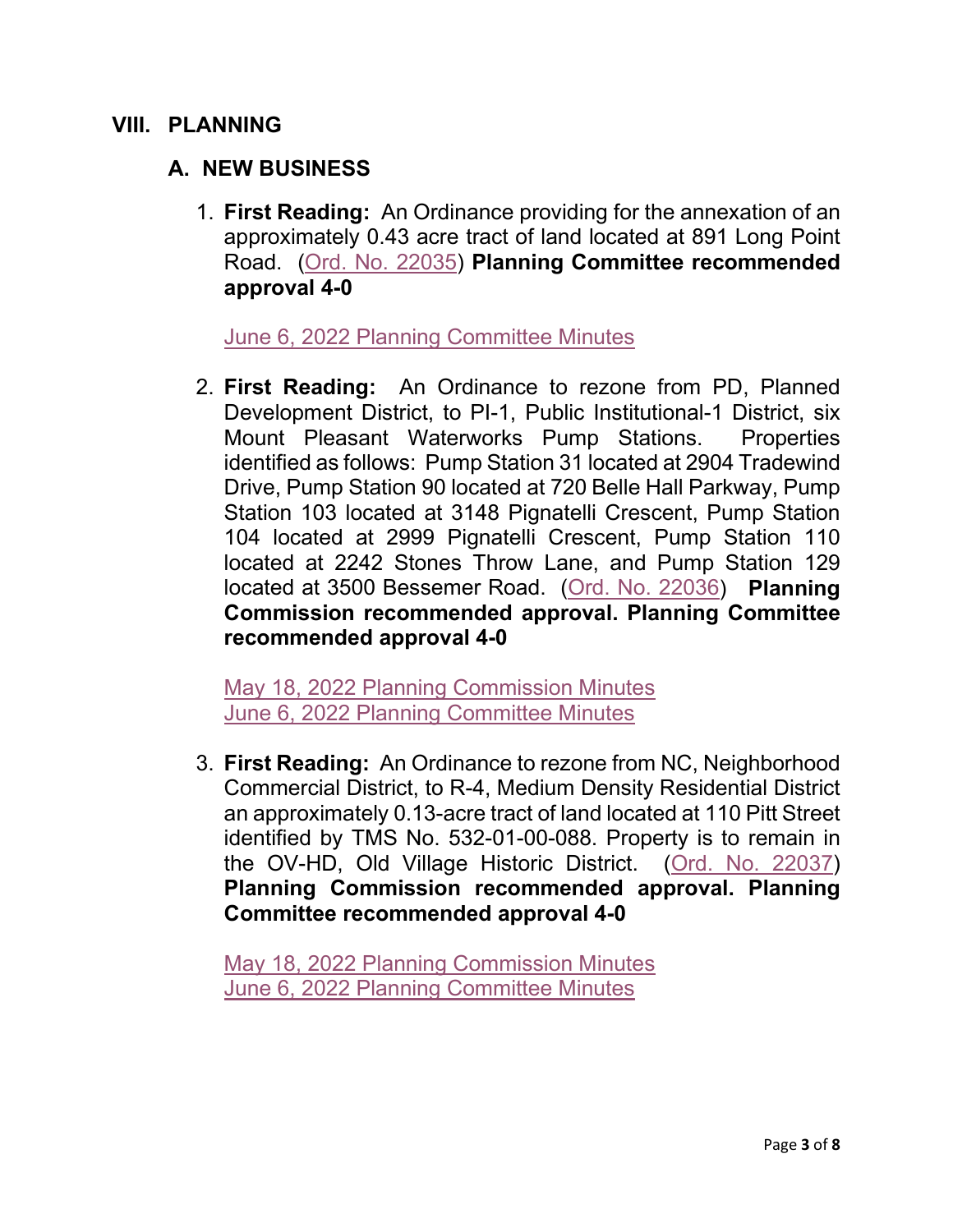4. **First Reading:** An Ordinance to rezone from LO, Limited Office District, to NC, Neighborhood Commercial District, two properties comprising an approximately 0.64-acre tract of land located at 763 and 767 Long Point Road and identified by TMS Nos. 556-00-00-364 and 556-00-00-363. Properties are to remain in the HC-OD, Joint Town/County Highway Corridor Overlay District. [\(Ord. No. 22038\)](https://www.tompsc.com/DocumentCenter/View/41960/Ord-No-22038) **Planning Commission recommended denial. Planning Committee recommended denial 4-0**

[May 18, 2022 Planning Commission Minutes](https://www.tompsc.com/AgendaCenter/ViewFile/Minutes/_05182022-1214) [June 6, 2022 Planning Committee Minutes](https://www.tompsc.com/AgendaCenter/ViewFile/Minutes/_06062022-1231)

5. **First Reading:** An Ordinance to rezone from AB, Areawide Business District, to AB-2, Areawide Business-2 District, an approximately 0.50-acre tract of land located at 1116 Graddick Road identified by TMS No. 559-00-00-002. [\(Ord. No. 22039\)](https://www.tompsc.com/DocumentCenter/View/41961/Ord-No-22039) **Planning Commission recommended denial. Planning Committee recommended denial 4-0**

[May 18, 2022 Planning Commission Minutes](https://www.tompsc.com/AgendaCenter/ViewFile/Minutes/_05182022-1214) [June 6, 2022 Planning Committee Minutes](https://www.tompsc.com/AgendaCenter/ViewFile/Minutes/_06062022-1231)

6. **First Reading:** An Ordinance to rezone from R-1, Low Density Residential District, to R-3, Medium Density Residential District, an approximately 4.0-acre tract of land located at 1156 Russell Drive, identified by TMS Nos. 532-03-00-022, 532-03-00-031, 532-03-00-033 and 532-03-00-107. [\(Ord. No. 22040\)](https://www.tompsc.com/DocumentCenter/View/41962/Ord-No-22040) **Planning Commission recommended denial. Planning Committee recommended denial 4-0**

[May 18, 2022 Planning Commission Minutes](https://www.tompsc.com/AgendaCenter/ViewFile/Minutes/_05182022-1214) [June 6, 2022 Planning Committee Minutes](https://www.tompsc.com/AgendaCenter/ViewFile/Minutes/_06062022-1231)

7. **First Reading:** An Ordinance providing for the annexation of an approximately 2.79 acre tract of land located at 1110 Chuck Dawley Boulevard. [\(Ord. No. 22041\)](https://www.tompsc.com/DocumentCenter/View/41963/Ord-No-22041) **Planning Committee recommended approval 4-0** 

[June 6, 2022 Planning Committee Minutes](https://www.tompsc.com/AgendaCenter/ViewFile/Minutes/_06062022-1231)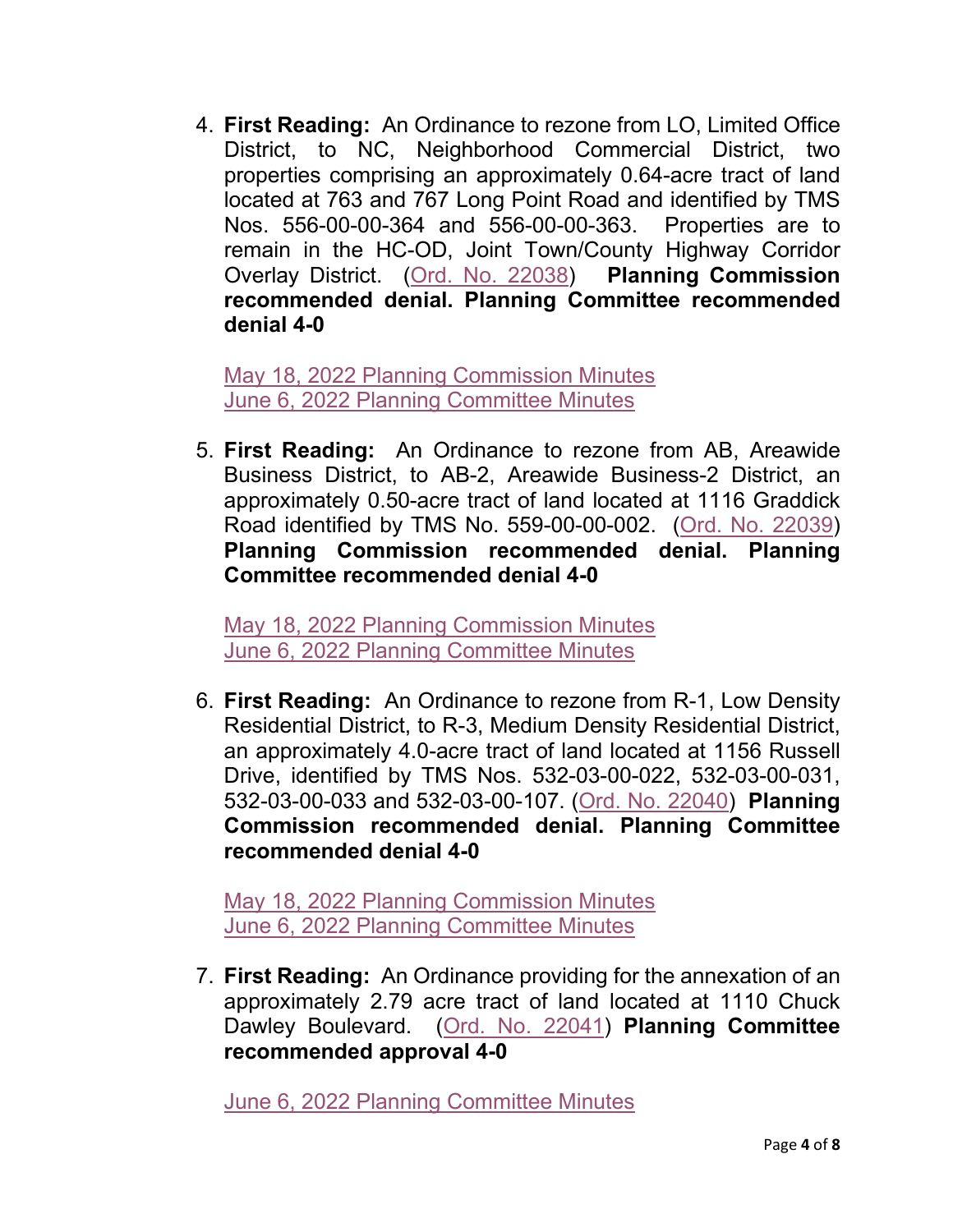8. **First Reading:** An Ordinance to zone R-2, Low Density Residential District, an approximately 2.79-acre tract of land located at 1110 Chuck Dawley Boulevard, identified as a portion of TMS No. 532-04-00-004. [\(Ord. No. 22042\)](https://www.tompsc.com/DocumentCenter/View/41964/Ord-No-22042) **Planning Commission recommended denial. Planning Committee recommended denial 3-1** 

[May 18, 2022 Planning Commission Minutes](https://www.tompsc.com/AgendaCenter/ViewFile/Minutes/_05182022-1214) [June 6, 2022 Planning Committee Minutes](https://www.tompsc.com/AgendaCenter/ViewFile/Minutes/_06062022-1231)

9. **Discussion and possible action regarding the Town's current residential density in Commercial zoning districts.**

[April 4, 2022 Planning Committee Minutes](https://www.tompsc.com/AgendaCenter/ViewFile/Minutes/_04042022-1187)

## **B. OLD BUSINESS**

1. **Final Reading: Applicant requests Deferral.** An Ordinance providing for the annexation of an approximately 0.58 acre tract of land located at 1137 Louise Terrace. [\(Ord. No. 22020\)](https://www.tompsc.com/DocumentCenter/View/40831/Ord-No-22020) **Planning Committee recommended approval 4-0**

[February 28, 2022 Planning Committee Minutes](https://gcc02.safelinks.protection.outlook.com/?url=https%3A%2F%2Fwww.tompsc.com%2FAgendaCenter%2FViewFile%2FMinutes%2F_02282022-1162&data=04%7C01%7CCBarrett%40tompsc.com%7C5d4ae3f93072458c6ed708d9fd5a24e4%7C1625c41990b6460eafc73f4628c3f25d%7C0%7C0%7C637819385875051425%7CUnknown%7CTWFpbGZsb3d8eyJWIjoiMC4wLjAwMDAiLCJQIjoiV2luMzIiLCJBTiI6Ik1haWwiLCJXVCI6Mn0%3D%7C3000&sdata=axfyqsRvs5plDOrftfRaKYo0lN5W15YxnnDFpN6pg%2F8%3D&reserved=0)

# **IX. [COMMITTEE](https://www.tompsc.com/agendacenter) ACTION ITEMS**

## **A. Bids and Purchases Committee**

[Approval for award of contract](https://www.tompsc.com/DocumentCenter/View/41956/Report-06-06-2022-BP-Committee) for Police Department replacement weapons

June [6, 2022 Bids and Purchases Committee Minutes](https://www.tompsc.com/AgendaCenter/ViewFile/Minutes/_06062022-1224)

### **B. Flood Resilience Committee**

Approval [to accept federal grants](https://www.tompsc.com/DocumentCenter/View/41953/FLOOD-RESILIENCY-report-060622) for stormwater improvements in the Hobcaw neighborhood and to perform a town-wide hazard vulnerability analysis

[June 6, 2022 Flood Resilience Committee Minutes](https://www.tompsc.com/AgendaCenter/ViewFile/Minutes/_06062022-1230)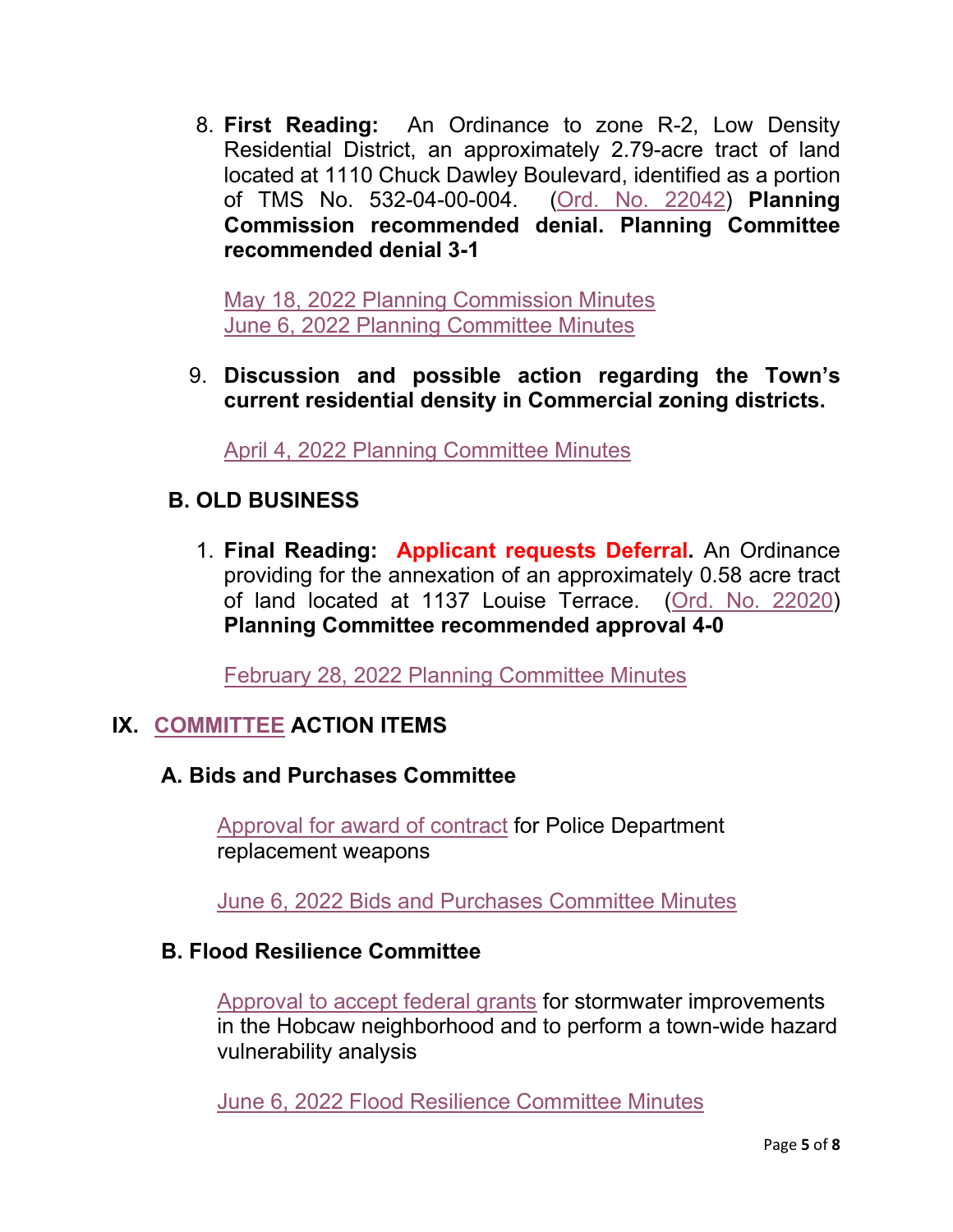### **C. Health, Recreation and Events Committee**

- a. Approval [to accept a recreation grant](https://www.tompsc.com/DocumentCenter/View/41959/JUNE-6-2022-HEALTH-RECREATION--EVENTS-COMMITTEE-ACTION-ITEMS) for the construction of Hamlin Trail
- b. [Approval to accept a donation](https://www.tompsc.com/DocumentCenter/View/41959/JUNE-6-2022-HEALTH-RECREATION--EVENTS-COMMITTEE-ACTION-ITEMS) from Mount Pleasant Academy Parent Teacher Association toward the construction improvements to the existing basketball court

[June 6, 2022 Health, Recreation and Events Committee Minutes](https://www.tompsc.com/AgendaCenter/ViewFile/Minutes/_06062022-1226)

#### **X. COUNCIL BUSINESS**

#### **A. New Business**

**1. Adoption:** A Resolution establishing approval and spending authorization levels relative to *Seized Assets Funds*. [\(R.22061\)](https://www.tompsc.com/DocumentCenter/View/41968/Resolution-No-R22061)

[June 6, 2022 Bids & Purchases Committee Minutes](https://www.tompsc.com/AgendaCenter/ViewFile/Minutes/_06062022-1224)

- **2. Adoption:** A Resolution authorizing a Law Enforcement Assistance Agreement between the Lexington Police Department and the Mount Pleasant Police Department. [\(R.22062\)](https://www.tompsc.com/DocumentCenter/View/41969/Resolution-No-R22062)
- **3. First Reading:** An Ordinance amending Section 30.34 of the Mount Pleasant Code of Ordinances entitled *Executive Session.* [\(Ord. No. 22043\)](https://www.tompsc.com/DocumentCenter/View/41974/Ord-No-22043)

[June 6, 2022 Human Resources Committee Minutes](https://www.tompsc.com/AgendaCenter/ViewFile/Minutes/_06062022-1227)

**4. First Reading:** An Ordinance to amend Section 30.36 of the Mount Pleasant Code of Ordinances entitled *Public Comments at Town Public Meetings*. [\(Ord. No. 22044\)](https://www.tompsc.com/DocumentCenter/View/41975/Ord-No-22044)

[June 6, 2022 Police, Judicial & Legal Committee Minutes](https://www.tompsc.com/AgendaCenter/ViewFile/Minutes/_06062022-1228)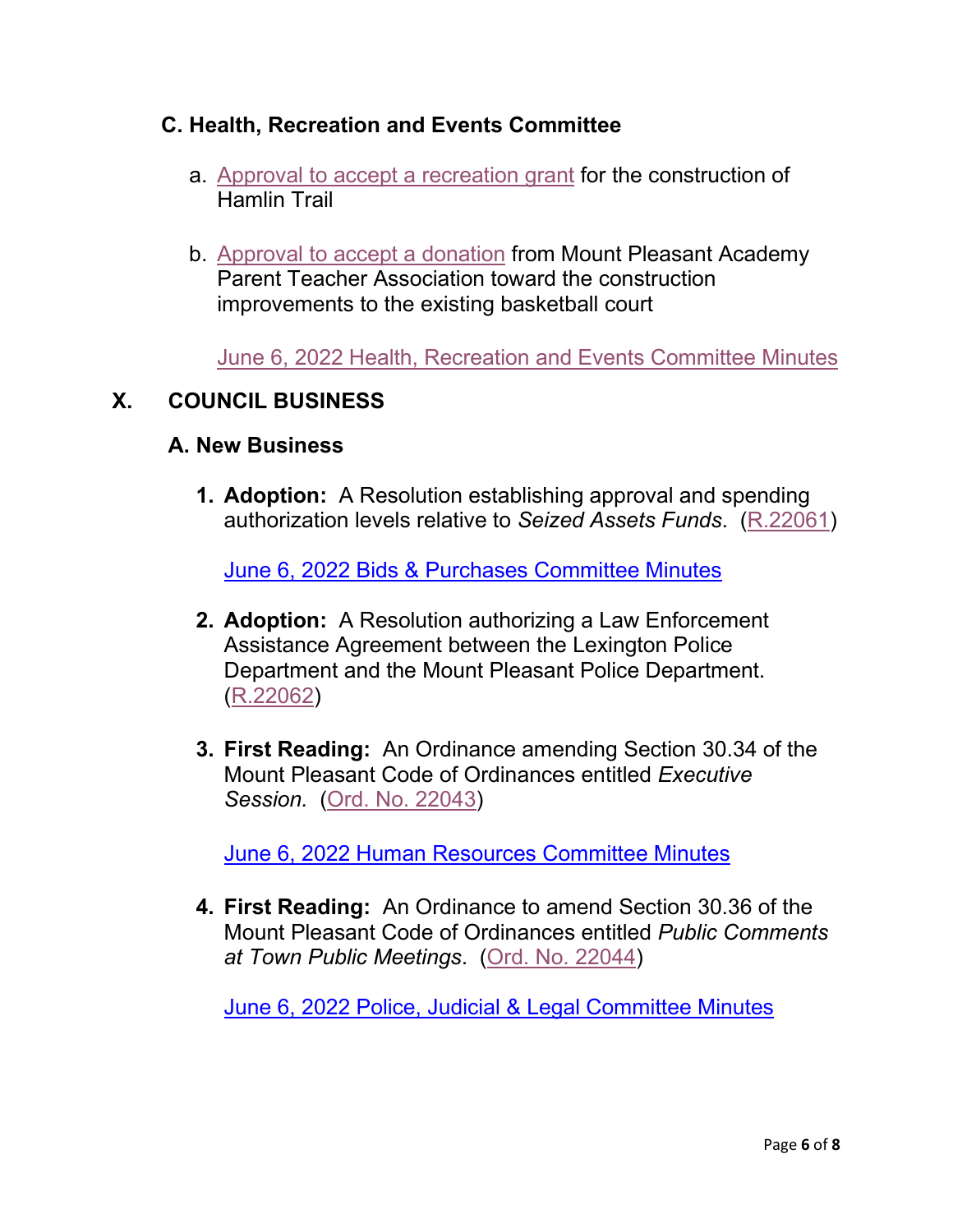**5. First Reading:** An Ordinance to approve a referendum regarding a proposed tax millage increase to construct and maintain recreation facilities. (Ord. No. 22045) [June 6, 2022 Health, Recreation & Events Committee Minutes](https://www.tompsc.com/AgendaCenter/ViewFile/Minutes/_06062022-1226)

## **B. Old Business**

1. **Final Reading:** An Ordinance amending Section 51.092 of the Mount Pleasant Code of Ordinances entitled *Annexation for Sewer Service.* [\(Ord. No. 22034\)](https://www.tompsc.com/DocumentCenter/View/41955/Ord-No-22034)

[May 2, 2022 Police, Judicial & Legal Committee Minutes](https://www.tompsc.com/AgendaCenter/ViewFile/Minutes/_05022022-1206) [May 2, 2022 Water Supply and Resources Committee Minutes](https://www.tompsc.com/AgendaCenter/ViewFile/Minutes/_05022022-1208)

### **C. Executive Session**

1. Legal and Contractual

Receipt of legal advice relating to pending litigation entitled CKC Properties, LLC vs. Town of Mount Pleasant, et al 2021CP1004416, 2021CP1004761, and 2021CP1005211

2. Personnel

Appointments to Boards and Commissions

- **a.** Consideration of applications submitted to serve on the Board of Zoning Appeals
- **b.** Consideration of applications submitted to serve on the Commercial Design Review Board

## **D. Post Executive Session**

Council may take action on any item, including any subsection of any section, listed on an executive session agenda or discussed in an executive session during a properly noticed meeting.